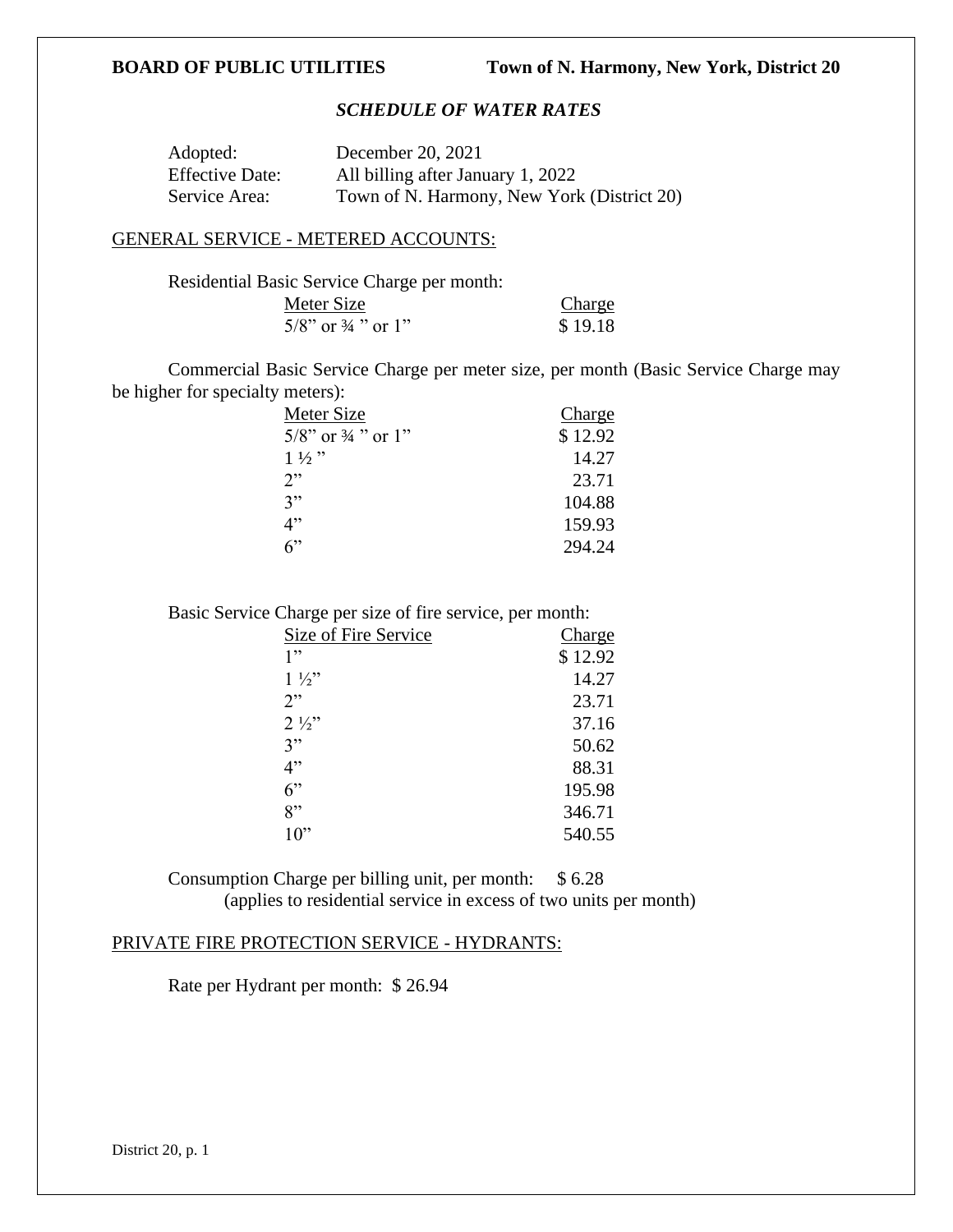### *SCHEDULE OF WATER RATES*

### SERVICES CONNECTION CHARGES:

The BPU reserves the right to specify meter size/type depending on anticipated usage. The New Service Connection Charge may be higher if a specialty meter is required. The charges specified in this Schedule are BPU charges. Additional municipal charges may apply. Contact your municipality.

This charge shall also apply to services that have been physically disconnected from the water system and require reconnection of said service. This includes the re-installation of a water meter removed at the request of the customer. All charges listed in Table I below include a \$500 fee for the Town of N. Harmony.

| Residential - All         | \$1,740.20 | \$1,326.80 |
|---------------------------|------------|------------|
|                           |            |            |
| Commercial                |            |            |
| 5/8"                      | \$3,945.00 | \$3,256.00 |
| $3/4$ "                   | \$4,297.77 | \$3,539.87 |
| 1"                        | \$4,722.74 | \$3,889.33 |
| $1\frac{1}{2}$ " Disk     | \$5,306.46 | \$4,389.27 |
| $1\frac{1}{2}$ " Compound | \$6,295.50 | \$5,378.31 |
| 2" Disk                   | \$5,927.67 | \$4,917.87 |
| 2" Compound               | \$6,891.67 | \$5,881.87 |
| 3"                        | \$6,991.67 | \$5,981.87 |
| 4"                        | \$7,091.67 | \$6,081.87 |
| 6"                        | \$7,191.67 | \$6,181.87 |

# New Service Connection Charge

Meter Size New Construction Existing Structure

| Industrial                |            |            |
|---------------------------|------------|------------|
| $5/8$ "                   | \$2,980.40 | \$2,484.32 |
| $3/4$ "                   | \$3,236.71 | \$2,691.02 |
| 1"                        | \$3,555.85 | \$2,955.60 |
| $1\frac{1}{2}$ "Disk      | \$4,022.72 | \$3,362.38 |
| $1\frac{1}{2}$ " Compound | \$5,011.76 | \$4,351.42 |
| $2"$ Disk                 | \$4,515.49 | \$3,789.01 |
| 2" Compound               | \$5,479.49 | \$4,753.01 |
| 3"                        | \$5,579.49 | \$4,853.01 |
| 4"                        | \$5,679.49 | \$4,953.01 |
| 6                         | \$5,779.49 | \$5,053.01 |